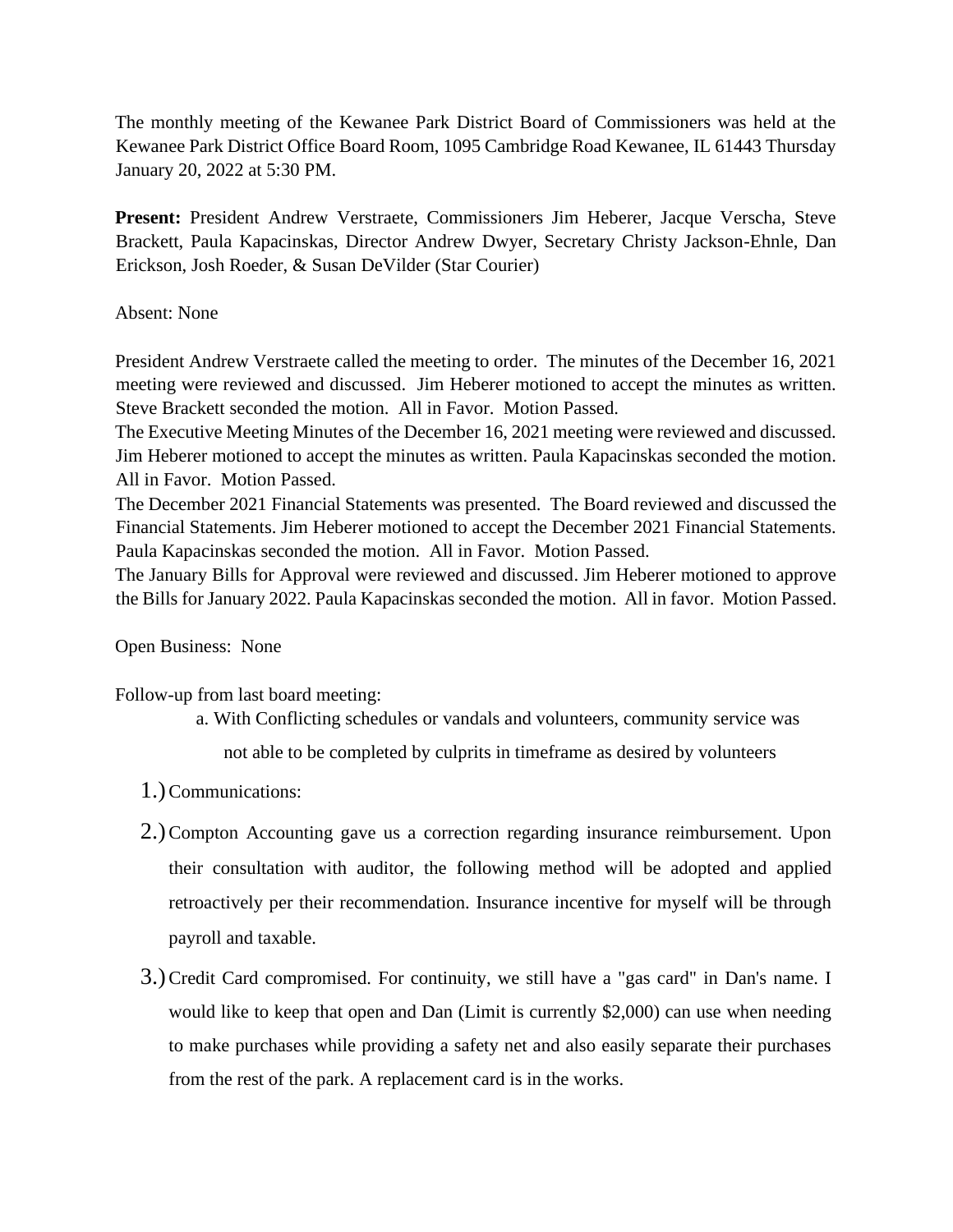- 4.)Restaurant Manager/Head Cook Job posting
	- a. Posting in your packet. Will be beginning interview process soon, need 1 or 2 commissioners to sit on hiring panel.
	- b. Looking for position to be salaried to avoid OT concerns
- 5.)Completed Baseball/Softball Director posting
	- a. Posting in your packet for review
- 6.)Breedloves is very far behind with plates/plaques that must be purchased from a foundry. I follow up with them every few weeks and have discussed alternatives, but this is industry wide and they asked us to hold tight. We have quite a few plates, dating back to before March of last year that we are waiting on.
- 7.)IAPD conference is next week. Paula and I will "divide and conquer" as many sessions as possible to gather as much information and knowledge. I plan to report back next month the high points retained from our trip.
- 8.) Other Activities
	- a. Met with one of the Local school principals about how it would be best to get a "pick the logo" contest to their students. Survey is out and expected to be completed late this week.
	- b. Working with Mark at the Chamber on securing a potential "premier" sponsor for 4<sup>th</sup> of July firework display.
	- c. Updated GATA and Sam.gov info for 2022
	- d. Created "loaner" sled box for use at Baker Park. Very well received by the community. A  $2<sup>nd</sup>$  box has been made and placed at the top of the small hill near Baker Park entrance, local stores are out of sleds.
	- e. Converting lighting at south end of lagoon at Windmont to Ameren on the flat rate program. This takes line/pole/light responsibility off of us and we only pay a monthly charge per light. Same program as we use throughout Windmont currently.